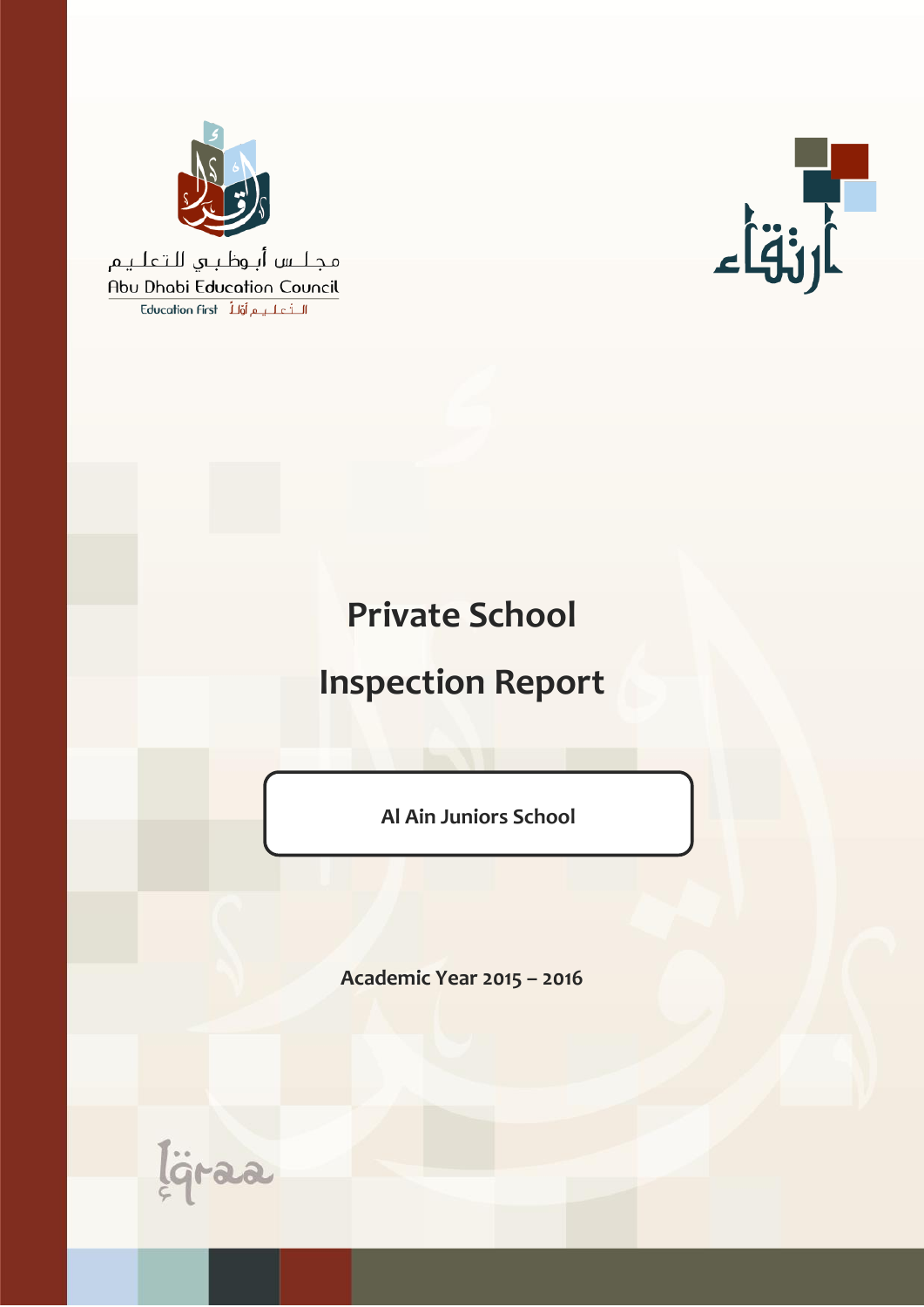



| Al Ain Juniors School                        |                                                       |                            |                                 |                                              |  |                                                            |                    |              |
|----------------------------------------------|-------------------------------------------------------|----------------------------|---------------------------------|----------------------------------------------|--|------------------------------------------------------------|--------------------|--------------|
| <b>Inspection Date</b><br>April 25, 2016     |                                                       |                            |                                 | April 28, 2016<br>to                         |  |                                                            |                    |              |
| <b>Lead Inspector</b>                        |                                                       | <b>Christine Pollitt</b>   |                                 |                                              |  |                                                            |                    |              |
| Date of previous inspection                  |                                                       | May 25, 2014               |                                 | May 28, 2014<br>to                           |  |                                                            |                    |              |
| <b>General Information</b>                   |                                                       |                            |                                 |                                              |  | <b>Students</b>                                            |                    |              |
| <b>School ID</b>                             | 331                                                   |                            |                                 | <b>Total number of</b><br>students           |  | 2770                                                       |                    |              |
| Opening year of<br>school                    | 1989                                                  |                            | in KG                           | Number of children                           |  | 397                                                        |                    |              |
| Principal                                    | Aisha Siddiqua                                        |                            |                                 | <b>Number of students</b><br>in other phases |  | Primary:<br>Middle:<br>High:                               | 1252<br>697<br>424 |              |
| <b>Chair of Governors</b>                    | Arshad Sharief                                        |                            |                                 | Age range                                    |  | 3 years 8 months to 17<br>years 8 months                   |                    |              |
| School telephone                             | +971 (0) 37810043<br>+971 (0) 37810077                |                            |                                 | <b>Grades or Year</b><br><b>Groups</b>       |  | KG to Grade 12                                             |                    |              |
| <b>School Address</b>                        | Site number1424, PO Box<br>80718, Falaj Hazza, Al Ain |                            |                                 | Gender                                       |  | Mixed                                                      |                    |              |
| Official email (ADEC)                        | e                                                     | Alainjuniors.pvt@adec.ac.a | % of Emirati<br><b>Students</b> |                                              |  | 2%                                                         |                    |              |
| <b>School website</b>                        | www.alainjuniors.com                                  |                            |                                 | Largest nationality<br>groups $(\%)$         |  | 1. Indian:<br>46%<br>2. Pakistani: 15%<br>3. Egyptian: 12% |                    |              |
| Fee ranges (per<br>annum)                    | Very low to low:                                      | AED 5,900 - AED 13,800     |                                 |                                              |  |                                                            |                    |              |
|                                              | <b>Licensed Curriculum</b>                            |                            |                                 |                                              |  | <b>Staff</b>                                               |                    |              |
| <b>Main Curriculum</b>                       | Secondary Education                                   | Indian: Central Board of   |                                 | <b>Number of teachers</b>                    |  |                                                            | 152                |              |
| <b>Other Curriculum</b>                      | <b>British</b>                                        |                            |                                 | Number of teaching<br>assistants (TAs)       |  | 9                                                          |                    |              |
| External Exams/<br><b>Standardised tests</b> |                                                       | ASSET, CATS, CBSE, IGCSE   | Teacher-student<br>ratio        |                                              |  | KG/FS<br>Other phases                                      |                    | 1:25<br>1:30 |
| Accreditation                                |                                                       |                            |                                 | <b>Teacher turnover</b>                      |  | Indian 9%                                                  |                    | British 13%  |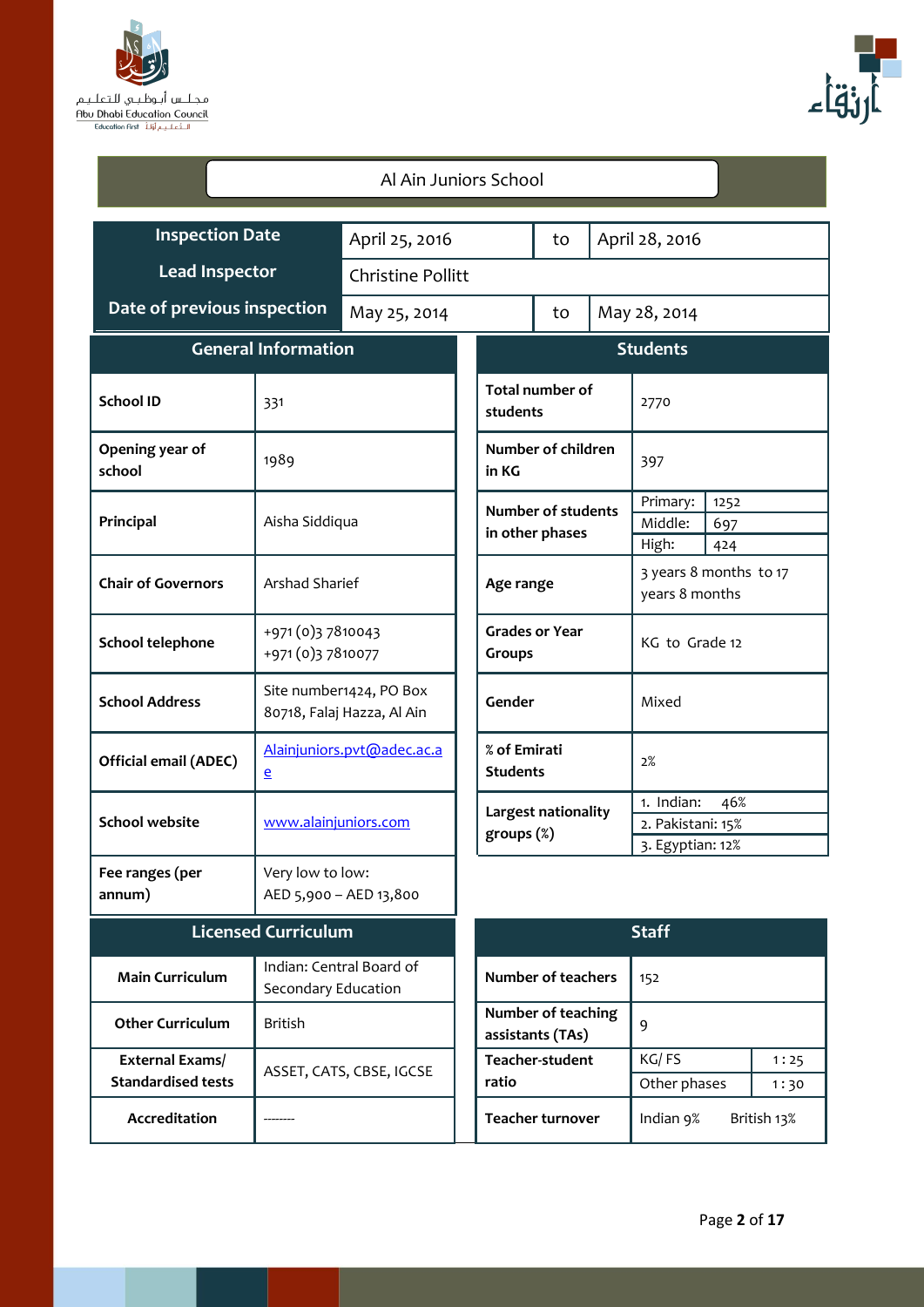



## **Introduction**

|                                         | <b>Inspection activities</b>                         |  |  |  |  |  |
|-----------------------------------------|------------------------------------------------------|--|--|--|--|--|
| <b>Number of inspectors</b><br>deployed | 6                                                    |  |  |  |  |  |
| <b>Number of inspection days</b>        | 4                                                    |  |  |  |  |  |
| Number of lessons observed              | 144                                                  |  |  |  |  |  |
| Number of joint lesson                  | 4                                                    |  |  |  |  |  |
| observations                            |                                                      |  |  |  |  |  |
| Number of parents'                      | 107; (return rate: 4%)                               |  |  |  |  |  |
| questionnaires                          |                                                      |  |  |  |  |  |
|                                         | Inspectors met with three members of the governing   |  |  |  |  |  |
|                                         | body, all members of the senior leadership team, all |  |  |  |  |  |
| Details of other inspection             | subject co-ordinators, parents, groups of staff and  |  |  |  |  |  |
| activities                              | students. They observed assemblies, arrivals and     |  |  |  |  |  |
|                                         | departures. They reviewed a wide range of school     |  |  |  |  |  |
|                                         | documentation and students' work.                    |  |  |  |  |  |

| School                                                                                  |                                                                                                                                                                       |  |  |  |  |
|-----------------------------------------------------------------------------------------|-----------------------------------------------------------------------------------------------------------------------------------------------------------------------|--|--|--|--|
| <b>School Aims</b>                                                                      | 'To focus on establishing high educational standards<br>and lifelong learning.'                                                                                       |  |  |  |  |
| School vision and mission                                                               | 'To nurtue our young people to be achievers of<br>extraordinary determination who set right goals in<br>areas of education, morality, attitude ethics and<br>values.' |  |  |  |  |
| <b>Admission Policy</b>                                                                 | Students are admitted without an entrance test.<br>Siblings are given priority.                                                                                       |  |  |  |  |
| Leadership structure                                                                    | leadership structure comprises the owner,<br>The                                                                                                                      |  |  |  |  |
| (ownership, governance and<br>governing board, principal, vice principal, phase leaders |                                                                                                                                                                       |  |  |  |  |
| management)                                                                             | and subject coordinators.                                                                                                                                             |  |  |  |  |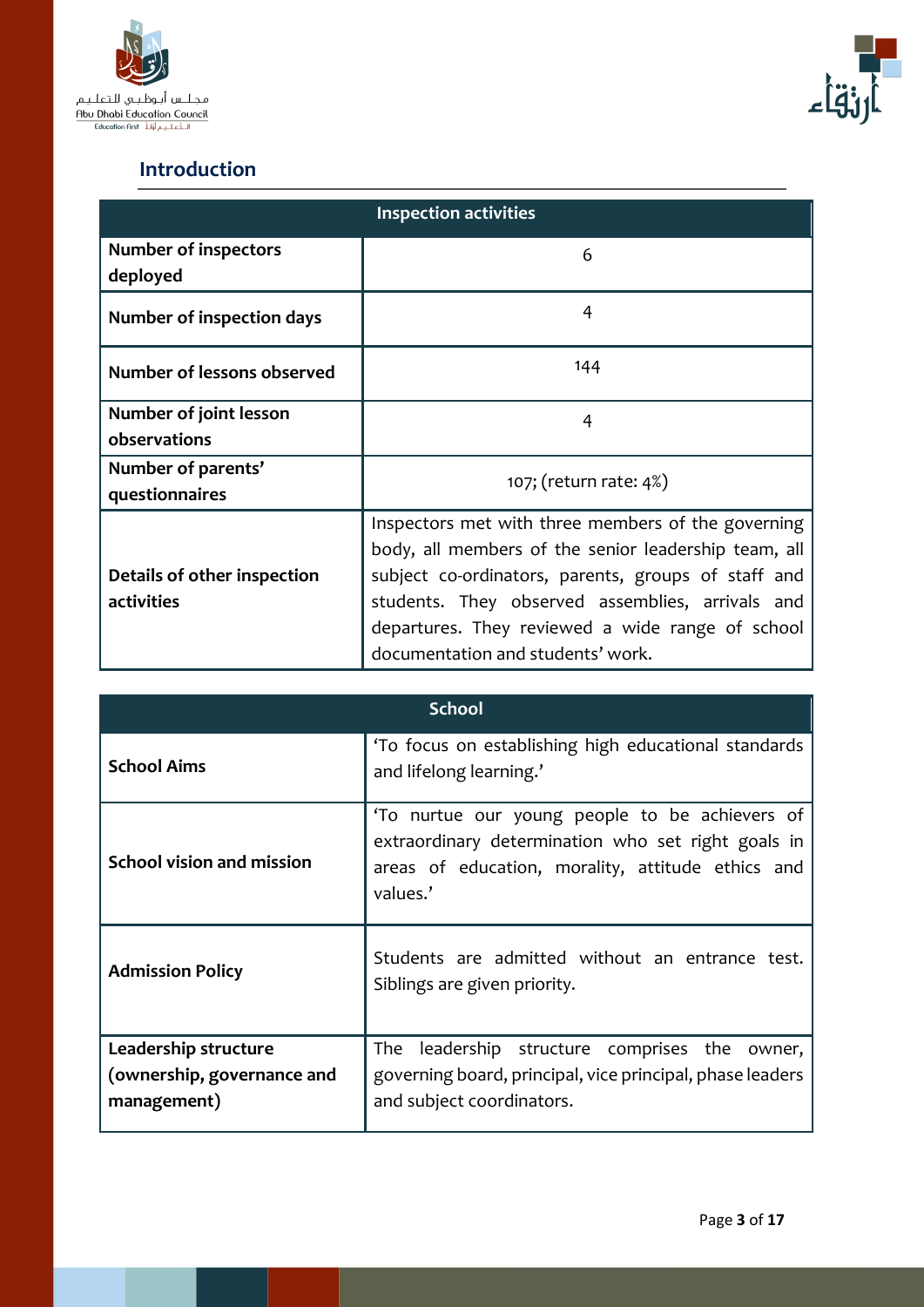



## **SEN Details (Refer to ADEC SEN Policy and Procedures)**

| <b>SEN Category</b>                                 | <b>Number of students</b><br>identified through external<br>assessments | <b>Number of other students</b><br>identified by the school |
|-----------------------------------------------------|-------------------------------------------------------------------------|-------------------------------------------------------------|
| Intellectual disability                             | $\Omega$                                                                | 5                                                           |
| <b>Specific Learning Disability</b>                 | 1                                                                       | $\circ$                                                     |
| <b>Emotional and Behaviour</b><br>Disorders (ED/BD) | $\Omega$                                                                | 1                                                           |
| <b>Autism Spectrum Disorder</b><br>(ASD)            | $\Omega$                                                                | $\Omega$                                                    |
| <b>Speech and Language</b><br><b>Disorders</b>      | $\Omega$                                                                | $\circ$                                                     |
| Physical and health related<br>disabilities         | 1                                                                       | $\Omega$                                                    |
| <b>Visually impaired</b>                            | $\Omega$                                                                | $\circ$                                                     |
| <b>Hearing impaired</b>                             | 1                                                                       | $\Omega$                                                    |
| <b>Multiple disabilities</b>                        | $\Omega$                                                                | $\circ$                                                     |

## **G&T Details (Refer to ADEC SEN Policy and Procedures)**

| <b>G&amp;T Category</b>                                                | <b>Number of students</b><br>identified |
|------------------------------------------------------------------------|-----------------------------------------|
| Intellectual ability                                                   | 30                                      |
| Subject-specific aptitude (e.g. in science, mathematics,<br>languages) | 29                                      |
| Social maturity and leadership                                         | 4                                       |
| Mechanical/technical/technological ingenuity                           | 8                                       |
| Visual and performing arts (e.g. art, theatre, recitation)             | 22                                      |
| Psychomotor ability (e.g. dance or sport)                              | 17                                      |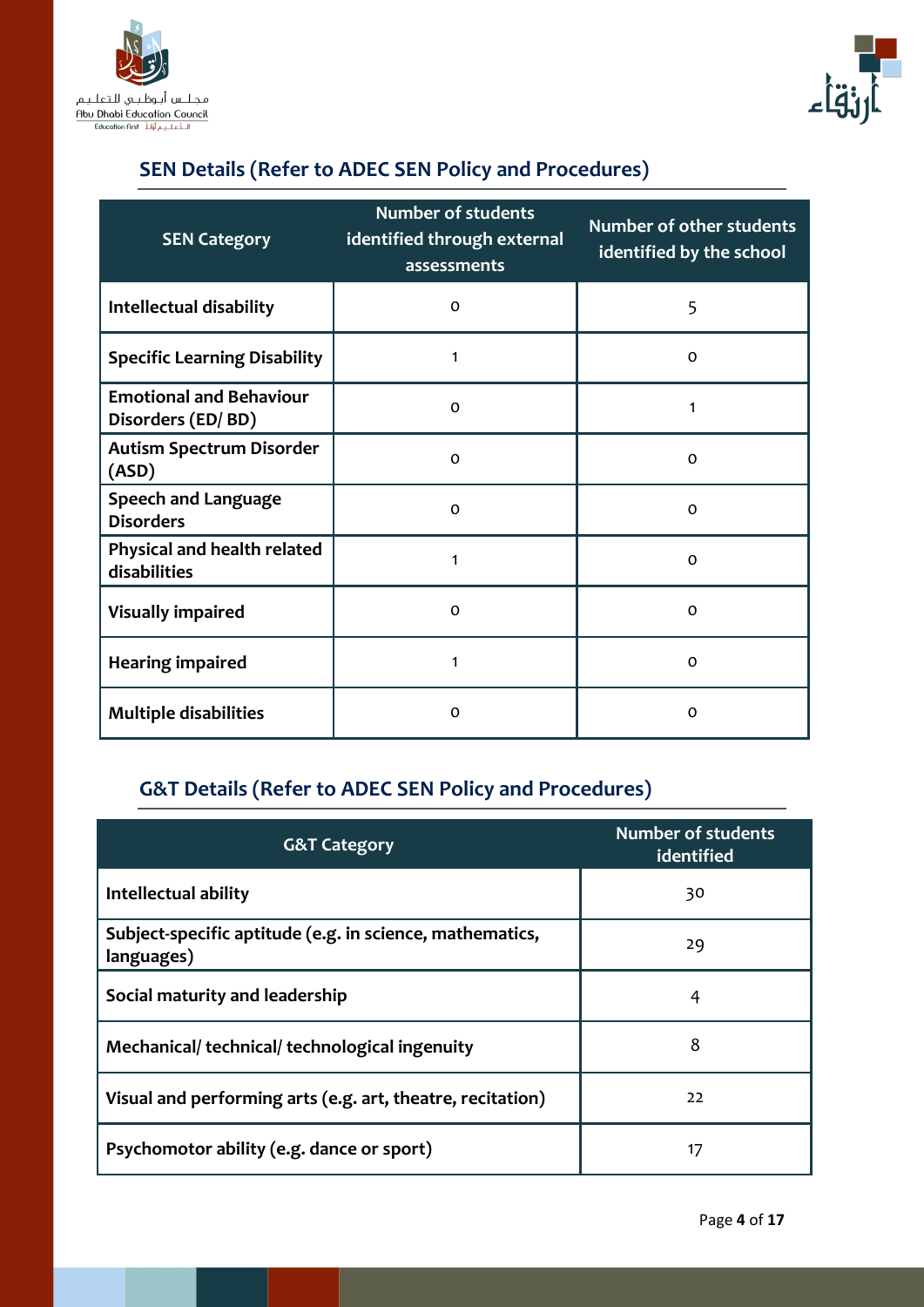



## **The overall performance of the school**

L

## Inspectors considered the school in relation to 3 performance categories

| <b>Band A</b> | High performing (Outstanding, Very Good or Good)       |
|---------------|--------------------------------------------------------|
| <b>Band B</b> | Satisfactory (Acceptable)                              |
| <b>Band C</b> | In need of significant improvement (Weak or Very Weak) |

|  | School was judged to be: |
|--|--------------------------|
|--|--------------------------|

BAND (B) Acceptable

|                                                                                                         | <b>Band A</b><br><b>High Performing</b> |                  | <b>Band B</b><br><b>Satisfactory</b> | <b>Band C</b> | In need of significant<br>improvement |                  |
|---------------------------------------------------------------------------------------------------------|-----------------------------------------|------------------|--------------------------------------|---------------|---------------------------------------|------------------|
| <b>Performance Standards</b>                                                                            | Outstanding                             | <b>Very Good</b> | Good                                 | Acceptable    | Weak                                  | <b>Very Weak</b> |
| Performance Standard 1:<br>Students' achievement                                                        |                                         |                  |                                      |               |                                       |                  |
| Performance Standard 2:<br>Students' personal and<br>social development, and<br>their innovation skills |                                         |                  |                                      |               |                                       |                  |
| Performance Standard 3:<br>Teaching and assessment                                                      |                                         |                  |                                      |               |                                       |                  |
| Performance Standard 4:<br>Curriculum                                                                   |                                         |                  |                                      |               |                                       |                  |
| Performance Standard 5:<br>The protection, care,<br>guidance and support of<br>students                 |                                         |                  |                                      |               |                                       |                  |
| Performance Standard 6:<br>Leadership and<br>management                                                 |                                         |                  |                                      |               |                                       |                  |

| Summary Evaluation:  |  |  |  |
|----------------------|--|--|--|
| The school's overall |  |  |  |
| performance          |  |  |  |
|                      |  |  |  |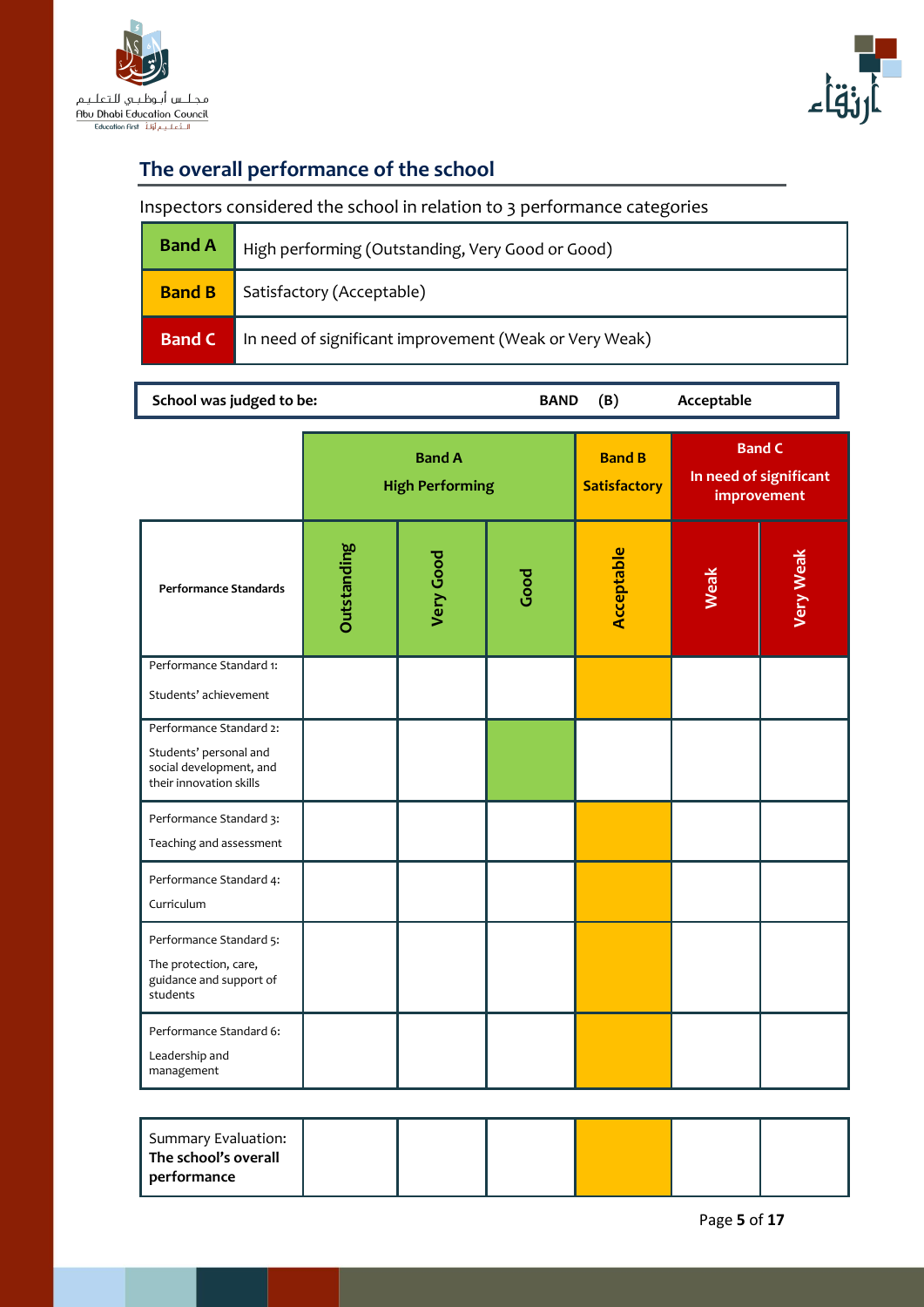



#### **The Performance of the School**

#### **Evaluation of the school's overall performance**

The overall performance of the school is acceptable. The school's senior leadership has changed since the last inspection. The new principal has created an exciting, harmonious and inclusive learning environment where students are motivated to do well. Children in Kindergarten (KG) make a good start to learning. Students' attendance, behaviour and attitudes are very good and reflect the positive relationships with their teachers. The curriculum meets the needs of most students and has been enhanced by the introduction of the ADEC Student Competences Framework. Students' attainment in Islamic education is good as is their spoken English. The school is safe, secure, clean and well maintained. Students feel well supported in their lessons and enjoy the challenges of projects and homework. Leaders at all levels share the school vision to nurture students to achieve as well as they can. British curriculum students in Grades 10 to 12 were not present at the time of the inspection due to study leave for external examinations. Their past examination performance has been reviewed and included in this report where appropriate.

#### **Progress made since last inspection and capacity to improve**

The school has made acceptable progress towards meeting the recommendations from the last inspection. Attainment and progress have improved in Arabic and Islamic education for students whose first language is not Arabic. The majority of teachers are now planning lessons that include information and communication technology (ICT) to support learning and students are encouraged to use laptops in lessons to practise research skills. Teachers are beginning to use the information from assessments to meet the needs of students of all abilities more effectively. Students have more opportunities to work independently and take responsibility for their learning as they move through the grades. Overall, the school has shown that it has the capacity to continue to improve.

#### **Development and promotion of innovation skills**

The school is using the ADEC Student Competences Framework to promote students' innovation skills. Teachers have aligned well the curriculum with competences and values. The school encourages all teachers to be innovative in their lesson delivery. Teachers have attended training to support this. Most students can identify the competencies they are using in lessons. Students' application of learning to real-life UAE contexts is developing well. For example, Grade 12 students used their knowledge of marketing, business studies,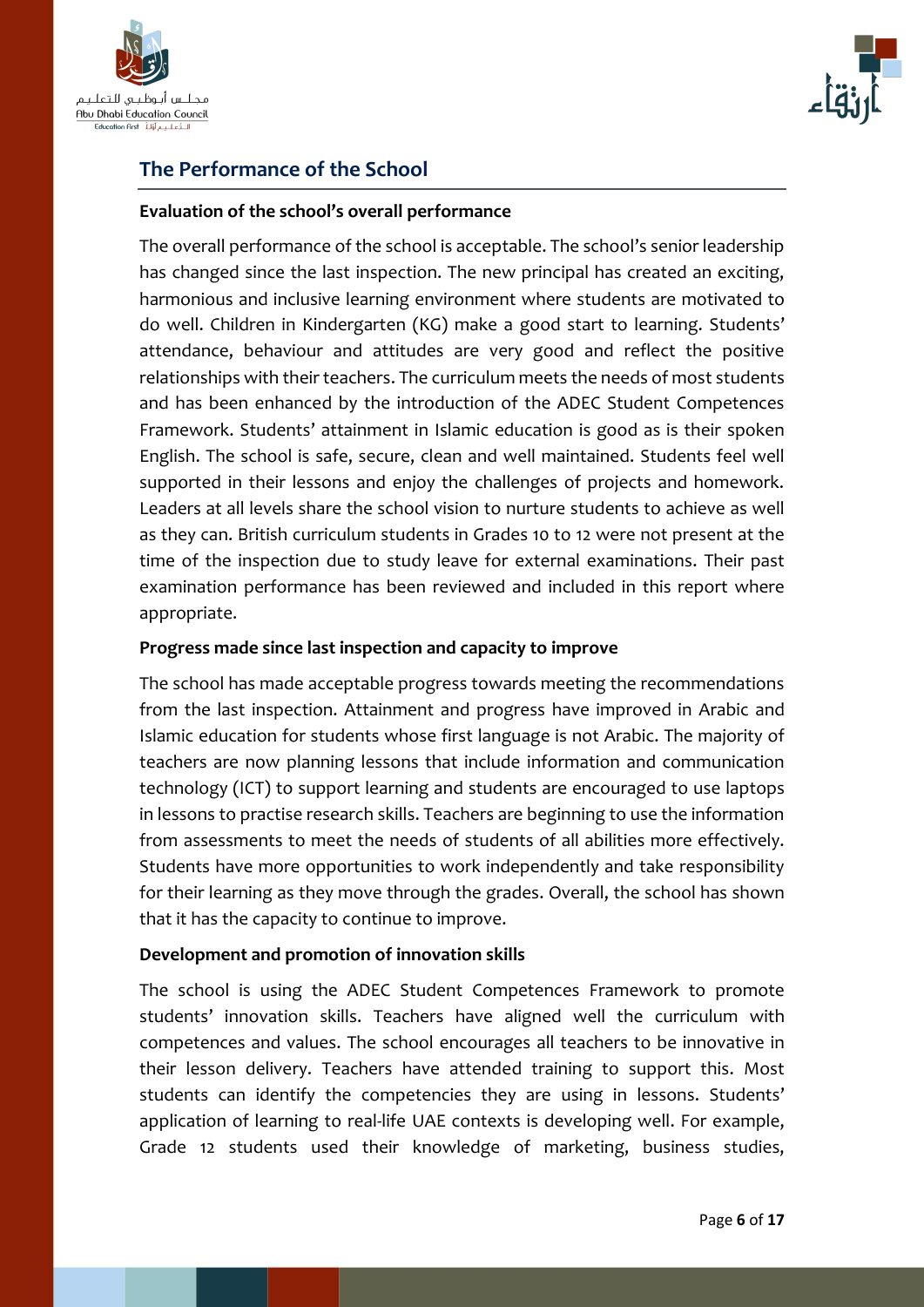



accountancy and economics to form a 'Business Village' with proceeds going to Red Crescent.

### **The inspection identified the following as key areas of strength:**

- the very good students' attendance that reflects their responsible attitudes and behaviour
- the good start children in KG make in their learning and progress
- the relationships between teachers and their students that contribute to a positive learning environment
- the good quality of students' spoken English and attainment in Islamic education.

#### **The inspection identified the following as key areas for improvement:**

- attainment in mathematics and science in Grades 7 to 12
- the quality of teaching and assessment
- the quality of self-evaluation and school development planning.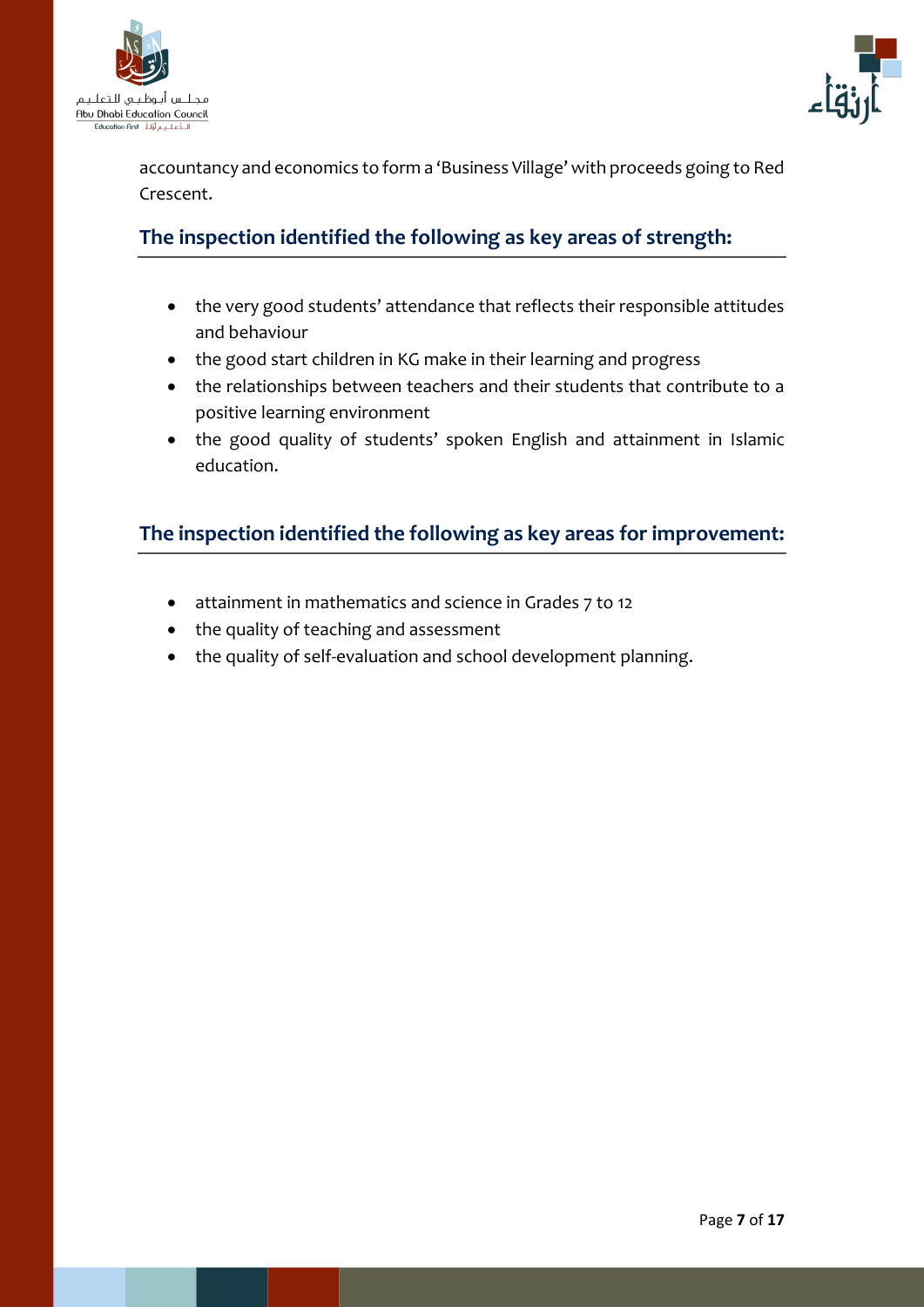



## **Performance Standard 1: Students' Achievement**

| <b>Students' achievement Indicators</b>                                                                                                  |            | <b>KG</b>  | Primary    | <b>Middle</b> | <b>High</b> |
|------------------------------------------------------------------------------------------------------------------------------------------|------------|------------|------------|---------------|-------------|
| <b>Islamic</b>                                                                                                                           | Attainment | N/A        | Good       | Good          | Good        |
| <b>Education</b>                                                                                                                         | Progress   | N/A        | Good       | Good          | Good        |
| <b>Arabic</b>                                                                                                                            | Attainment | Acceptable | Acceptable | Acceptable    | Acceptable  |
| (as a First Language)                                                                                                                    | Progress   | Acceptable | Acceptable | Acceptable    | Acceptable  |
| <b>Arabic</b><br>(as a Second                                                                                                            | Attainment | Acceptable | Acceptable | Acceptable    | Acceptable  |
| Language)                                                                                                                                | Progress   | Acceptable | Acceptable | Acceptable    | Acceptable  |
|                                                                                                                                          | Attainment | Good       | Acceptable | Acceptable    | Acceptable  |
| <b>Social Studies</b>                                                                                                                    | Progress   | Good       | Acceptable | Acceptable    | Acceptable  |
|                                                                                                                                          | Attainment | Good       | Good       | Good          | Good        |
| <b>English</b>                                                                                                                           | Progress   | Good       | Good       | Good          | Good        |
|                                                                                                                                          | Attainment | Good       | Acceptable | Acceptable    | Weak        |
| <b>Mathematics</b>                                                                                                                       | Progress   | Good       | Acceptable | Acceptable    | Weak        |
|                                                                                                                                          | Attainment | Acceptable | Acceptable | Acceptable    | Weak        |
| <b>Science</b>                                                                                                                           | Progress   | Good       | Acceptable | Acceptable    | Weak        |
| Language of<br>instruction (if other                                                                                                     | Attainment |            |            |               |             |
| than English and<br><b>Arabic as First</b><br>Language)                                                                                  | Progress   |            |            |               |             |
| Other subjects                                                                                                                           | Attainment | Good       | Acceptable | Acceptable    | Good        |
| (Art, Music, PE)                                                                                                                         | Progress   | Good       | Acceptable | Acceptable    | Good        |
| <b>Learning Skills</b><br>(including innovation, creativity, critical<br>thinking, communication, problem-<br>solving and collaboration) |            | Acceptable | Acceptable | Acceptable    | Acceptable  |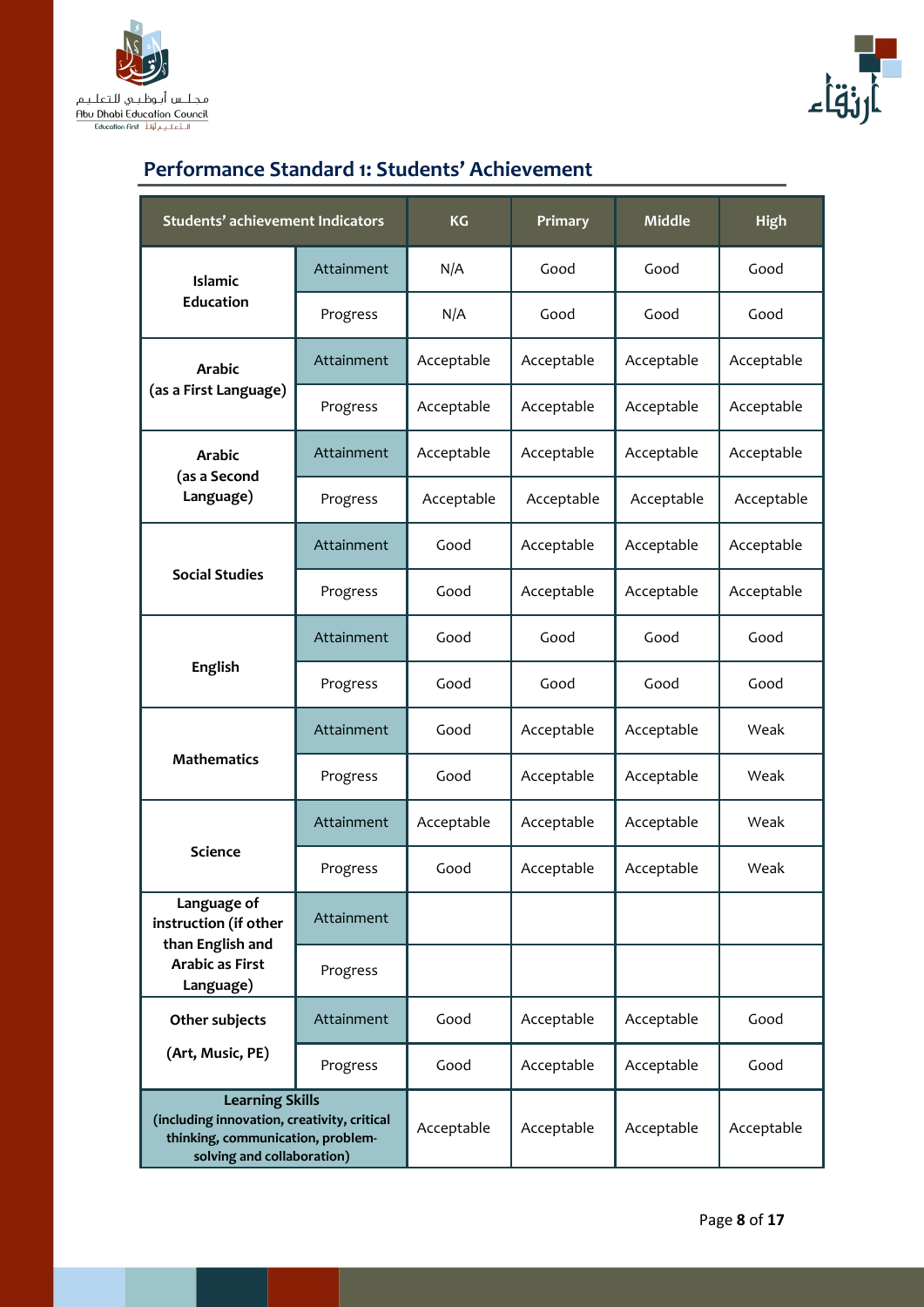



The overall quality of students' achievement is acceptable. Progress and attainment throughout the school are at least acceptable in all core subjects, and often good. The only exceptions to this are in Grades 10 to 12 where too many students in science and mathematics do not achieve the minimum expected levels for IGCSE, Grade 12 CBSE and AS levels. Attainment in science and mathematics is better for Grade 10 CBSE and A levels. Here, the majority of students achieve above international standards.

Most children enter the school with below average attainment and skills in Arabic, English, Islamic education, mathematics and science. Boys and girls do equally well and the majority make better than expected progress in KG. The school uses baseline tests in KG and continues to test students through all grades to check on their progress. Students make acceptable progress in Arabic, social studies and other subjects and good progress in Islamic, English, mathematics and science from Grade 1 to Grade 9. Students with special educational needs (SEN) make similar progress because of the school's inclusive approach to learning. In Grades 10 to 12 progress is particularly good in Islamic education and English.

In Islamic Education, good progress is shown in the way, for example, Grade 8 students recite the Holy Qur'an skilfully and identify different types of congregational prayers. By Grade 10, they can name the holy books, the largest and smallest Surah and distinguish between Makkah Surah and Medina Surah.

Students' reading and writing skills for both first and second language speakers in Arabic progress appropriately throughout the school. The speaking skills of the majority of students are underdeveloped due to the limited range of activities that promote speaking skills in lessons.

Students' attainment and progress in social studies for both Arabic and non-Arabic students are acceptable overall. For example, by Grade 3, students are confident in discussing their ideas about the heritage of the UAE. By Grade 4 they understand cultural diversity, and by the senior grades are confident in debating environmental issues.

Students' progress in English is good in relation to their starting points. In all grades the majority of students attain levels that are above curriculum levels and national standards. For example, in IGCSE, students have attained levels above international standards consistently over the last three years. The school's focus on language development ensures they make good progress from their low starting points. By Grade 1, for example, students can already use active tenses and by Grade 9 they are competent in summarising relatively complex paragraphs into few words, showing good progress overall.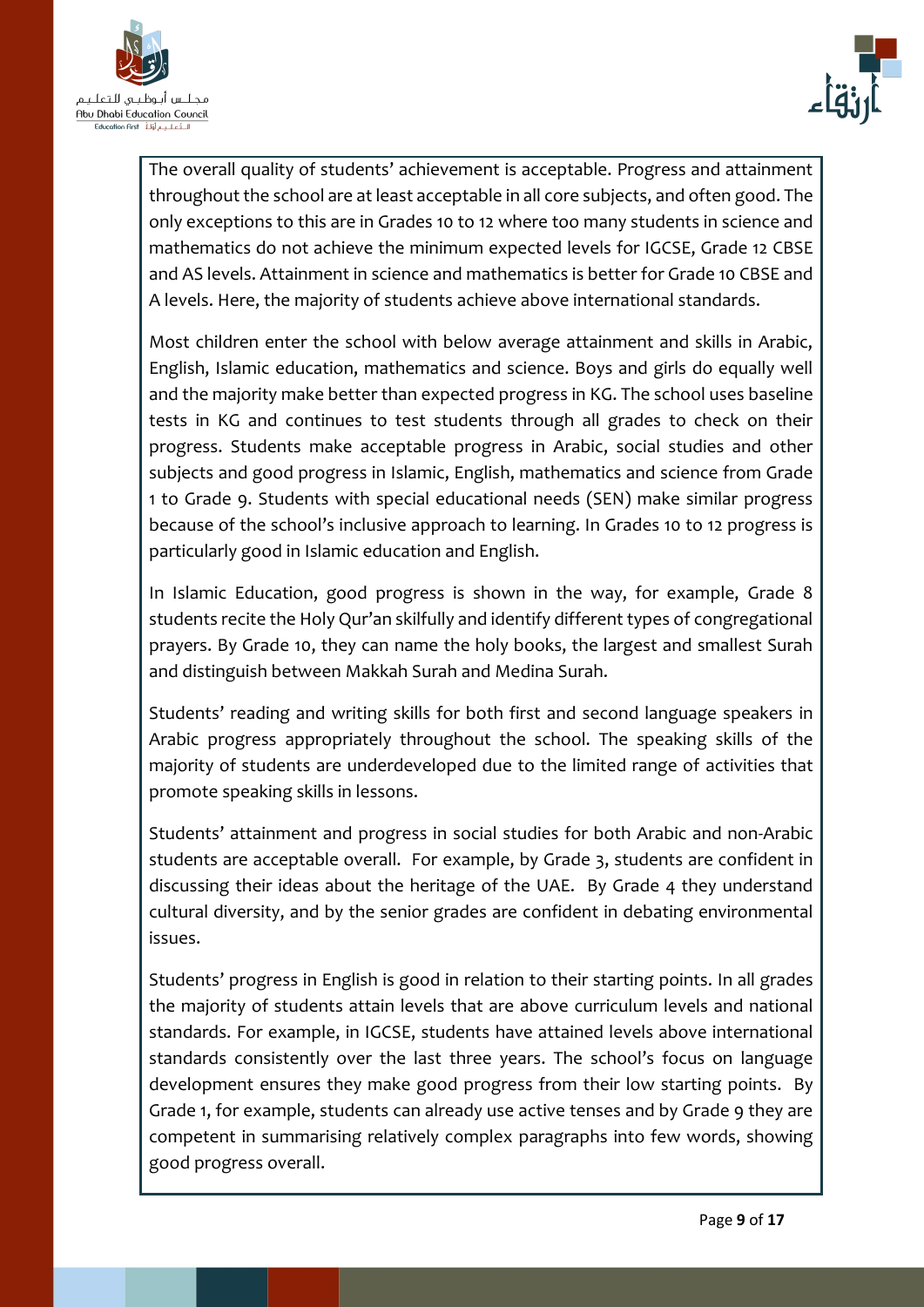



Achievement in mathematics is acceptable overall. Children attain well in the KG and make good progress. Students in Grades 1 to 6 develop numeracy skills at the expected rate. Attainment is more variable for students in Grades 7 to 12. Grade 10 students who take the CBSE exams attain consistently higher than international standards. Students' attainment in A level mathematics was very good in 2014 and 2015. Attainment in IGCSE, since 2014, and A/S level, since 2013, has been weak and the school's forecast data indicates that results are likely to be similar in 2016.

In science, children in KG make good progress due to the school's stimulating thematic approach to learning. Most students make acceptable progress in relation to appropriate learning objectives throughout Grades 1 to 9. For example, Grade 4 students can identify the main sources of energy in the UAE and the components of an electric circuit. By Grade 6, students can construct series and parallel circuits, and by Grade 9 this progress continues as students become knowledgeable about different types of heat transfer. Attainment in external examinations at Grades 10 to 12 has been weak.

Achievement is good overall in other subjects. Students are working at above expected levels in Hindi, French and Malayalam. In Urdu, listening and comprehension is good and reading, speaking and writing are acceptable. Standards are acceptable in art and physical education (PE). Students make acceptable progress in most ICT lessons. The majority of students can use a range of software effectively to research, create and present their work and by Grade 8 can create their own websites.

Students have acceptable learning skills overall. Many of them are developing strong skills in communication and can, for example, apply their knowledge to debate issues that are important to them including topical world affairs. In weekly activity clubs, students in the middle and high phases also develop their critical-thinking and problem-solving skills through debates on topics such as emerging technologies, sustainable development and meeting educational needs. Students work collaboratively and cooperatively to good effect in groups. Their creativity and innovation skills are acceptable and improving. Higher-order skills such as critical thinking, creativity and problem solving are developing increasingly well.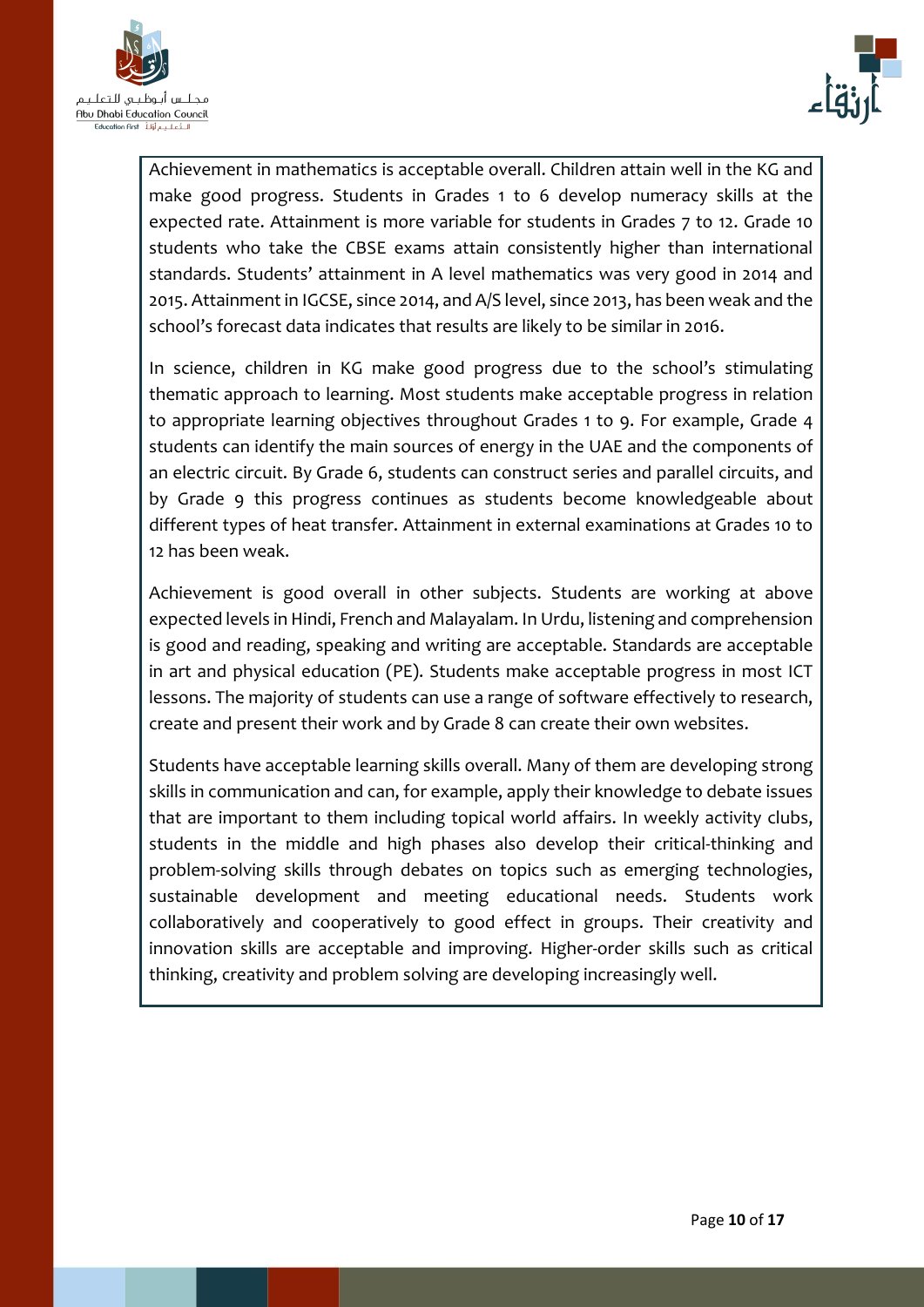



## **Performance Standard 2: Students' personal and social development, and their innovation skills**

| Students' personal and social<br>development, and their innovation skills<br><b>Indicators</b> | KG <sub>1</sub> | Primary | <b>Middle</b> | High |
|------------------------------------------------------------------------------------------------|-----------------|---------|---------------|------|
|                                                                                                |                 |         |               |      |
| Personal development                                                                           | Good            | Good    | Good          | Good |
| Understanding of Islamic values and<br>awareness of Emirati and world cultures                 | Good            | Good    | Good          | Good |
| Social responsibility and innovation skills                                                    | Good            | Good    | Good          | Good |

The overall quality of students' personal and social development is good. Students have very responsible, diligent and positive attitudes to learning and behave very well as a result. They are punctual and attendance is very good at 96%. Relationships amongst students from 48 different countries are respectful and students show empathy towards others. This reflects their respect and appreciation of Islamic values. They know how to keep safe and make healthy choices. Students shared their good environmental awareness during, for example, a conservation assembly.

Students plan and take part in themed assemblies to celebrate UAE culture and heritage alongside other world cultures. Students write stories and poems on Arabic Day to appreciate the importance of Arabic language in the UAE. Students are involved in their local and worldwide communities. They collaborate with the Red Crescent to donate items for disaster areas. Grade 11 and 12 students showed their compassion for others when, for example, they organised food donations to distribute to those less well off than themselves in Al Ain.

Students develop strong leadership skills in a range of contexts, including by presenting their learning in class. Students in Grades 7 to 12 increasingly take responsibility for their own learning. They enjoy learning together through projects such as Diversity Day where they research culture and lifestyle in different countries to enhance understanding of global issues. The school council has a positive influence on the school and, for example, leads the enterprise and innovation club, and contributes to school self-evaluation. School leaders train older students to conduct observations to evaluate learning in lessons.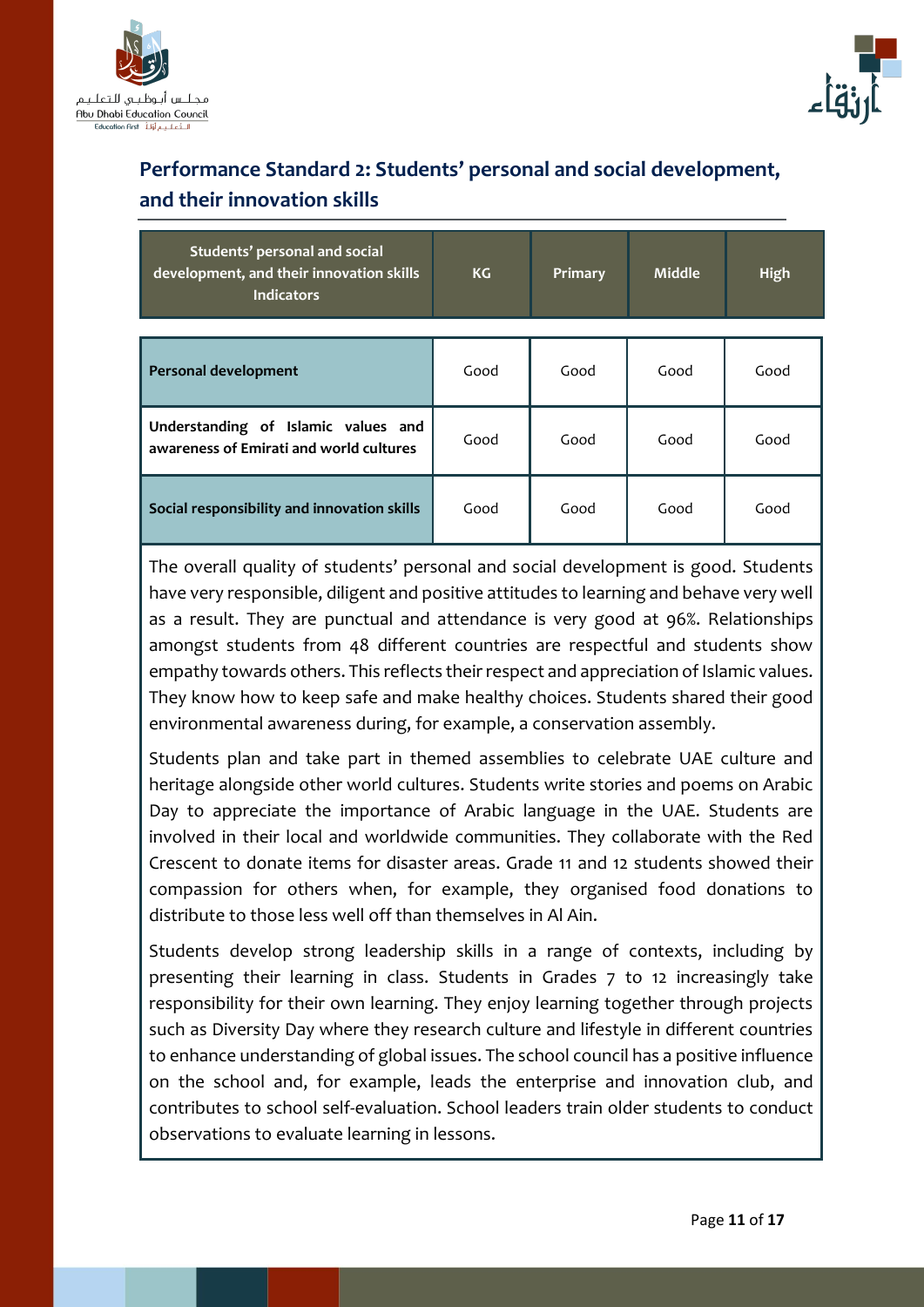



### **Performance Standard 3: Teaching and Assessment**

| <b>Teaching and Assessment Indicators</b> | KG         | Primary    | <b>Middle</b> | <b>High</b> |
|-------------------------------------------|------------|------------|---------------|-------------|
|                                           |            |            |               |             |
| Teaching for effective learning           | Good       | Acceptable | Acceptable    | Acceptable  |
| <b>Assessment</b>                         | Acceptable | Acceptable | Acceptable    | Acceptable  |

The overall quality of teaching and assessment is acceptable. Teachers' good relationships with students ensure productive lessons that proceed smoothly. Teaching is strongest in the KG. Teachers know the children well and regular coaching has improved their knowledge of how younger children learn through structured play. In the primary and middle school phases teaching is acceptable. Teachers use the schools' planning template to plan lessons which match the learning needs of most students, including those with SEN. At times, the progress of high achieving students is constrained by tasks that are too easy for them. Teachers use questions to encourage students to contribute in lessons. The quality of questioning is variable across the school. The minority of teachers' questions do not challenge high achieving students sufficiently or support effectively those students who find learning difficult. Teachers make good use of questions in commerce lessons where they use questions to probe and accelerate learning by providing students with complex questions which develop critical thinking.

Teachers ensure that students have regular opportunities to develop their communication and cooperative skills. This is most successful in English. Teachers of English make good use of active learning approaches to encourage students to take more responsibility for their own learning. Teachers use the interactive whiteboard to provide an effective focus for learning. They plan appropriately for students to use their own laptops to work collaboratively on projects or to lead lessons. Teachers are promoting the development of learning skills through use of the new ADEC Student Competences Framework. This is an encouraging development.

Teachers make good use of assessment information in the KG. They monitor children's progress and adapt teaching successfully to accelerate their learning. Across the school, assessment is acceptable overall although a minority of teachers do not always use assessment information effectively to plan lessons. Teachers' use of assessment in planning in Grades 10 to 12 is not ensuring that all students make sufficient progress. Most teachers mark students' work regularly and students benefit from the feedback they receive about the quality of their work.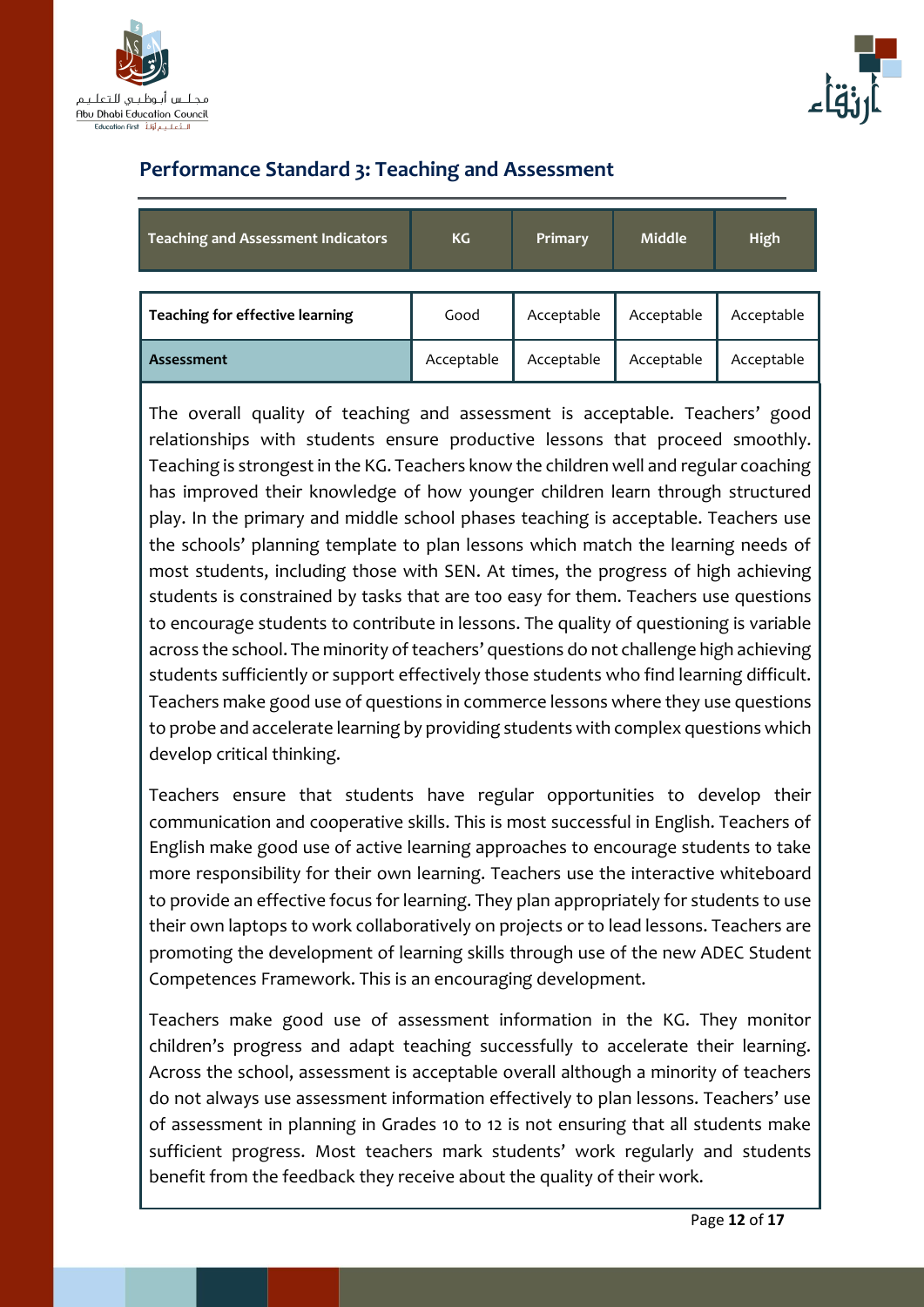



#### **Performance Standard 4: Curriculum**

| <b>Curriculum Indicators</b>         | <b>KG</b>  | Primary    | <b>Middle</b> | <b>High</b> |
|--------------------------------------|------------|------------|---------------|-------------|
|                                      |            |            |               |             |
| Curriculum design and implementation | Acceptable | Acceptable | Acceptable    | Acceptable  |
| <b>Curriculum adaptation</b>         | Acceptable | Acceptable | Acceptable    | Acceptable  |

The overall quality of the curriculum is acceptable. It is appropriately broad and relevant, meets curriculum requirements and ensures continuity and progression. It provides rich opportunities for students to develop good spoken English skills. The curriculum provides opportunities for students to develop growing confidence by taking part in activities and debates to fully support and maximise their learning. For example, students are increasingly confident to lead on assemblies, using drama, songs and music.

The school provides a good blend of curricular choices that enables it to meet the varied needs of the wide international community it serves. For example, students from Grade 10 onwards have opportunities to study economics, business studies, marketing, accountancy and psychology. Students have good opportunities to learn mother tongue languages such as Malayalam, Urdu and Hindi.

Too few teachers adapt their planning effectively to meet the differing needs of students. Students receive good support to work on independent research and investigations. In Islamic studies, the way the course is delivered enables students to develop mature attitudes and approaches in their debates about Islamic values. The curriculum is not adapted well enough in mathematics and science in order to meet the full range of students' learning needs. As a result, targeted support for students in Grades 7 to 12 in mathematics and science is not sufficient.

The curriculum provides well for social contributions and is enhanced by extracurricular activities such as e-techno, writers, eco, and brain hunt. Model United Nations activities include rights and responsibilities and global awareness. Some initiatives help students develop enterprise skills. The annual 'fusion' event celebrates the richness of cultural diversity.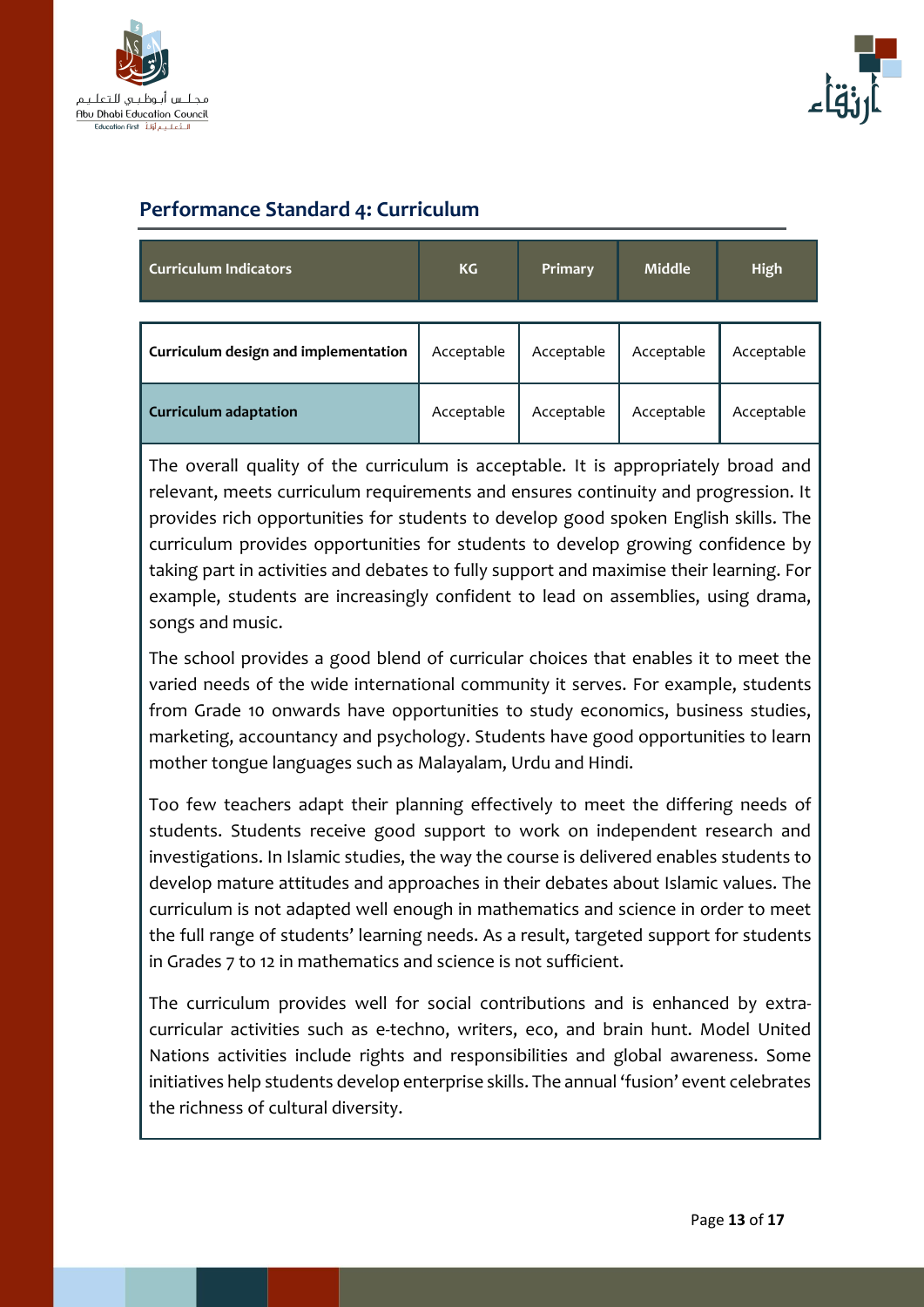



## **Performance Standard 5: The protection, care, guidance and support of students**

| The protection, care, guidance and<br>support of students Indicators                        | <b>KG</b> | Primary    | <b>Middle</b> | <b>High</b> |
|---------------------------------------------------------------------------------------------|-----------|------------|---------------|-------------|
| Health<br>including<br>and<br>safety,<br>arrangements for child protection/<br>safeguarding | Good      | Good       | Good          | Good        |
| Care and support                                                                            | Good      | Acceptable | Acceptable    | Acceptable  |

Arrangements for ensuring students' health and safety, including those for child protection and safeguarding, are good overall. The overall quality of care and support is acceptable. The school provides a safe, hygienic and secure environment for students and staff. Robust safety checks and record keeping ensure a well maintained school building with wheelchair access. Supervision of students is effective around the school and on school transport. The nurse delivers a successful health education programme integrated within the curriculum.

Staff promote positive relationships with students and this is a real strength. Regular staff training ensures they consistently apply good arrangements for students' protection, care, guidance and support including child protection. Staff are effective in protecting students from abuse including bullying, and respond quickly to incidents. The school's arrangements for promoting and monitoring attendance are very effective.

Teachers provide appropriate guidance in lessons. Identification and support for students with additional educational needs including the gifted and talented is acceptable. Presently, the quality of support for Grade 7 to 12 students in key areas of their learning, most notably in mathematics and science, is insufficient. As a result, students are not attaining as well as they could and as well as they are doing in other areas of the curriculum.

The school provides generally relevant and appropriate advice for students' next stage in the school. It does not monitor older students sufficiently well to identify their needs and prepare them better for further education.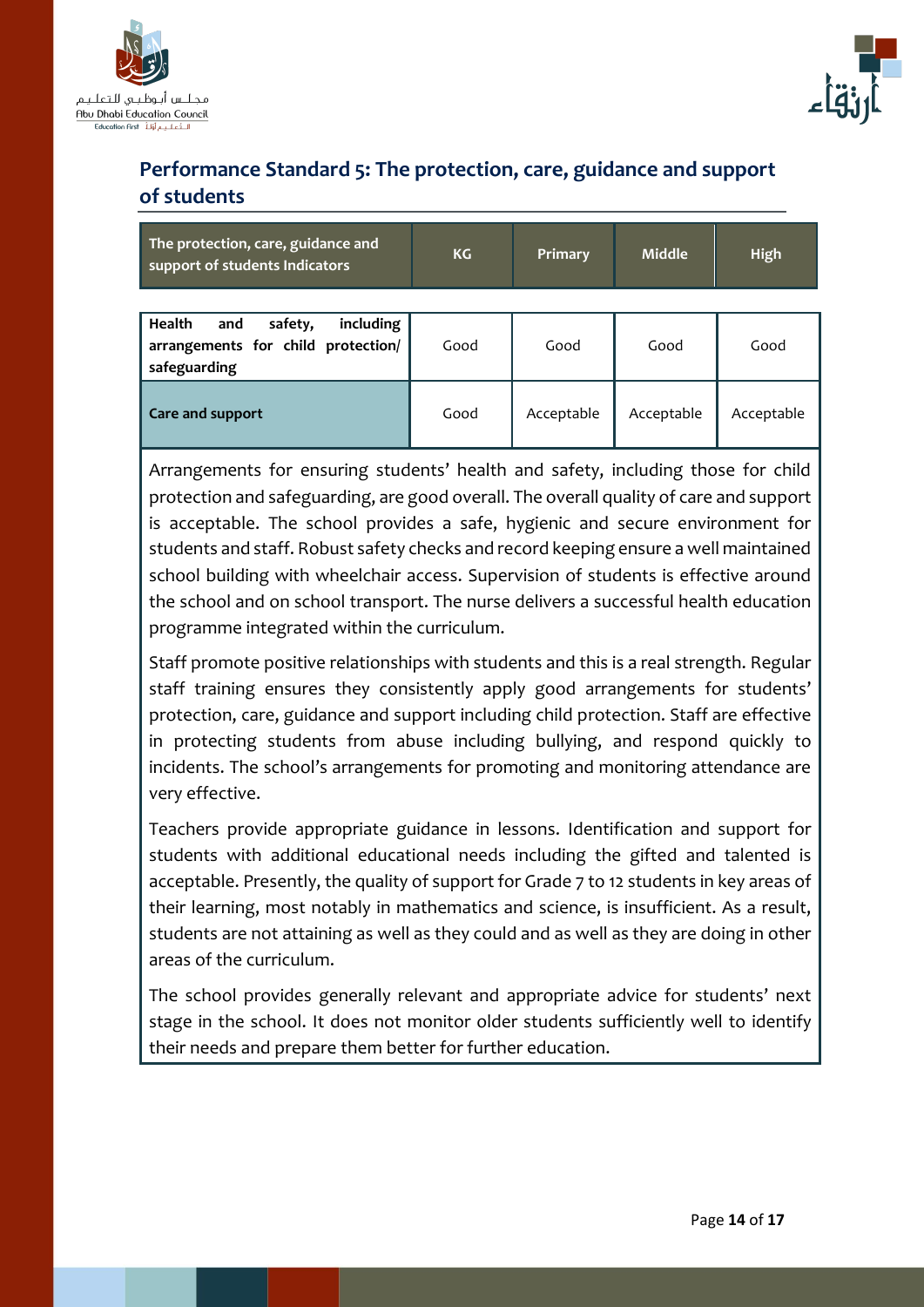



#### **Performance Standard 6: Leadership and management**

| Leadership and management Indicators           |            |  |
|------------------------------------------------|------------|--|
| The effectiveness of leadership                | Acceptable |  |
| Self-evaluation and improvement planning       | Acceptable |  |
| Partnerships with parents and the community    | Good       |  |
| Governance                                     | Acceptable |  |
| Management, staffing, facilities and resources | Acceptable |  |

The overall quality of leadership and management is acceptable. The principal has a high profile around the school and is determined to ensure that students achieve as well as they can. This presence has helped to create high staff morale and a positive atmosphere in which everyone is motivated to help students to become critical thinkers, effective communicators and good citizens. Well-organised day-to-day management ensures the school runs efficiently.

Self-evaluation and school development planning (SDP) are acceptable overall and the pace of school improvement has quickened. The self-evaluation form and the SDP are not yet entirely aligned and key priorities are not always well defined. Plans to address the school's and the UAE's national priorities are clear. Curriculum mapping, self-evaluation and development planning are matched to the Student Competencies Framework and the inspection framework. The school contributes to international global causes through channels such as UNESCO. Leaders do not always evaluate the checks they make on teaching and learning in order to identify next steps. The remits for a few senior members of staff lack focus on specific improvements and responsibilities.

The school's governing body is supportive and provides suitable resources and facilities. It is not yet sufficiently involved in accountability processes for the quality of the school's provision. Self-evaluation includes stakeholders effectively and development planning is updated in response. Parental views are sought regularly through parent surveys, meetings, and suggestion boxes. Parents receive termly reports of their child's progress and attend parent/teacher curriculum meetings and open evenings. The school has sufficient staff and they benefit from regular professional development linked to individual needs and school initiatives. The principal and other leaders provide staff workshops for the student competences framework and speak at conferences locally and nationally. The premises are acceptable and provide appropriate facilities to support learning.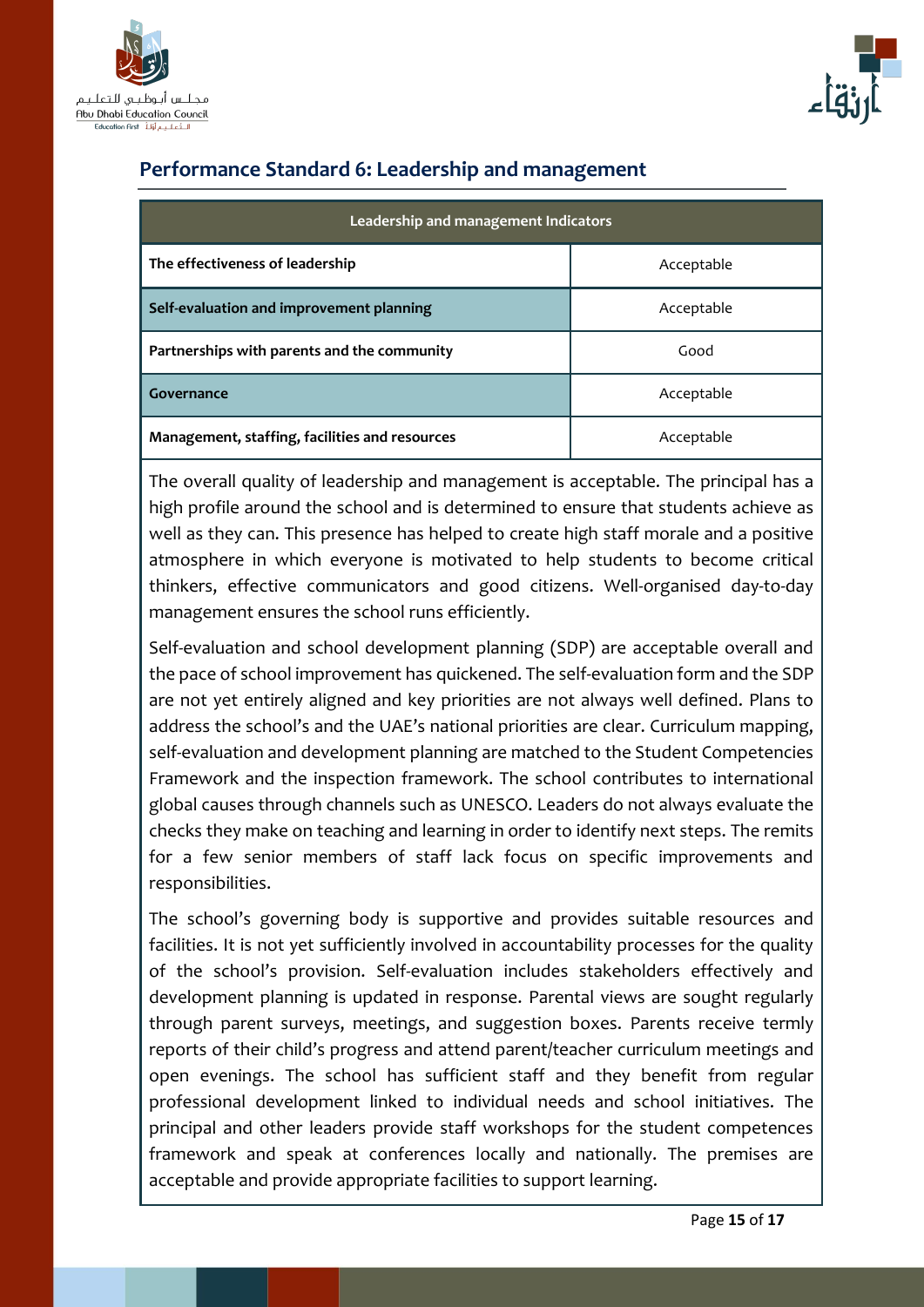



### **What the school should do to improve further:**

- 1. Improve attainment in mathematics and science, especially in Grades 7 to 12 by:
	- i. strengthening teaching and learning to raise standards to the level of other subjects
	- ii. adapting the curriculum for mathematics and science to match the needs of under-achieving students and create greater challenge for higher-achieving students, and to ensure progression and continuity of learning as they move up the grades
	- iii. monitoring individual students' progress by analysing information from assessments and then identifying actions necessary to improve learning.
- 2. Improve the quality of teaching and assessment by:
	- i. providing opportunities for students to develop their speaking skills in Arabic lessons
	- ii. ensuring that students are supported and challenged appropriately so they make good progress in lessons
	- iii. using continuous teacher assessment during lessons to check on the quality of learning and progress
	- iv. marking students' work regularly and providing constructive feedback about what they need to do to improve
	- v. helping teachers to recognise their accountability for improving students' attainment
- 3. Increase the impact of self–evaluation and school improvement planning by:
	- i. ensuring subject leaders make robust and accurate use of assessment information in all subjects to set clear priorities for improvement
	- ii. monitoring and evaluating the impact of new initiatives on student learning and identifying next steps
	- iii. creating clear roles and responsibilities for school leaders so that they can be held accountable for their work in school improvement
	- iv. making school and national priorities clear in school development planning so that the most urgent areas are addressed promptly.